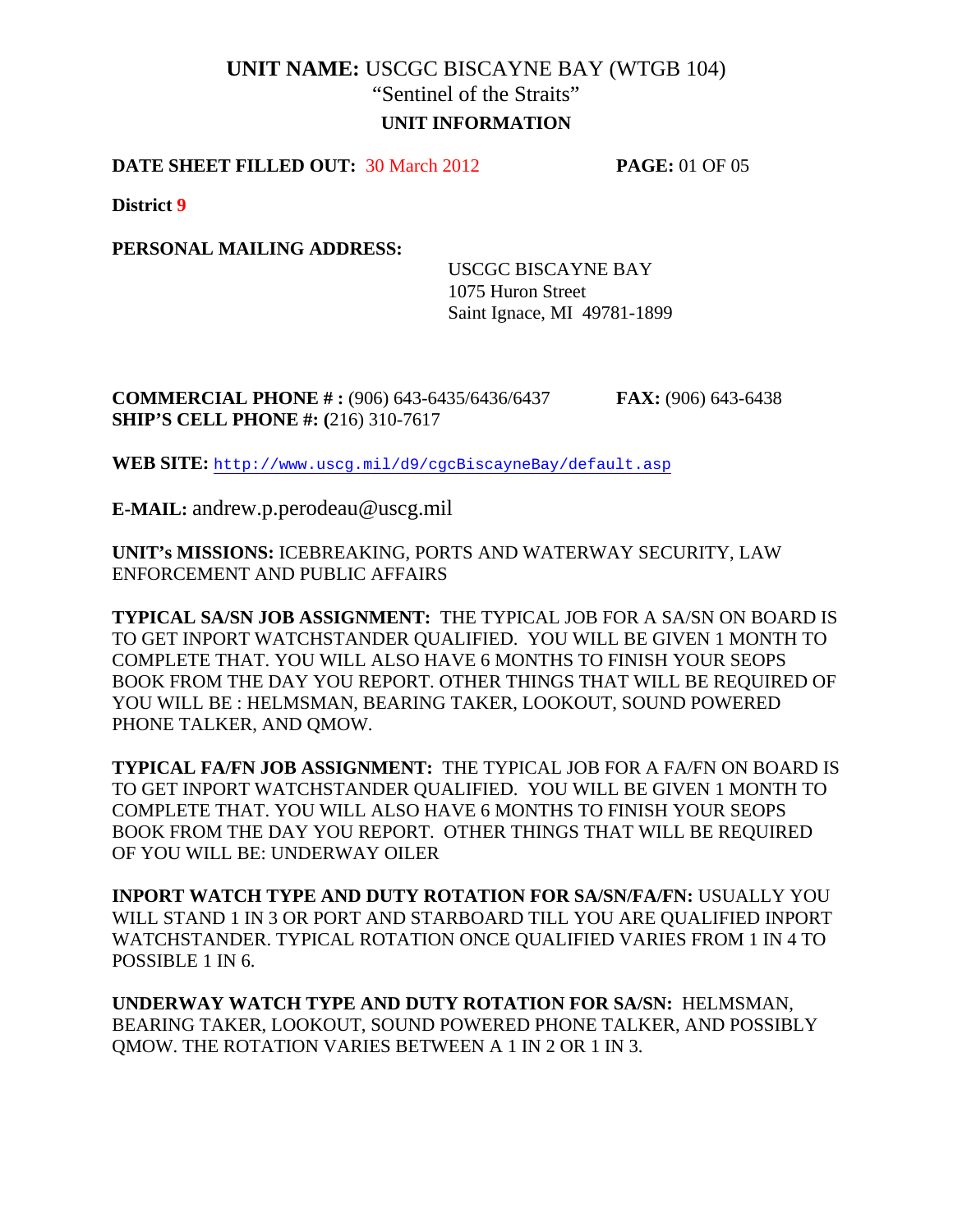**PAGE:** 02 OF 05

**UNDERWAY WATCH TYPE AND DUTY ROTATION FOR FA/FN:** UNDERWAY OILER. THE ROTATION VARIES BETWEEN 1 IN 2 OR 1 IN 3.

**SPECIAL PROCEDURES FOR REPORTING AFTER HOURS:** CONTACT THE SHIP PRIOR TO ARRIVAL VIA LAND LINE NUMBERS. IF YOU CALL AND GET AN ANSWERING MACHINE THEN WE ARE AWAY FROM THE PIER AND YOU WILL NEED TO CONTACT THE SHIP VIA CELL PHONE: (216) 310-7617. PLEASE DO NOT LEAVE A MESSAGE ON THE ANSWERING MACHINE BECAUSE WE ARE UNABLE TO CHECK OUR MESSAGES WHILE UNDERWAY.

IF UNIT IS UNDERWAY, WHERE TO REPORT: DEPENDING ON THE ARRANGEMENTS MADE WHEN YOU CALL THE SHIP AND WHEN THE SHIP WILL BE BACK INPORT, REPORT TO THE STATION SAINT IGNACE OOD (906-643-6402).

**HOW MUCH PERSONAL STORAGE SPACE:** EACH PERSON WILL BE GIVEN A LOCKER IN BERTHING THAT IS 20 CUBIC FEET (60"H/24"W/22"D). EACH PERSON WILL ALSO BE ASSIGNED A RACK THAT HAS 7.5 CUBIC FEET OF STORAGE UNDERNEATH. THE SLEEPING AREA IS 78"LONG BY 28"WIDE.

**UNIFORM NORMALLY WORN DURING THE WORKDAY:** OPERATIONAL DRESS UNIFORM

**RECOMMENDED UNIFORM ITEMS IN ADDITION TO SEABAG ISSUE:** NON-RATES LIVE ON BOARD THE CUTTER BUT WILL EVENTUALLY HAVE THE OPPORTUNITY TO MOVE INTO A GOVERNMENT LEASED HOUSING UNIT WITH SOME OF THE OTHER NON-RATES. IF YOU CHOOSE TO BRING ITEMS HERE YOU MAY HAVE TO KEEP THEM IN STORAGE UNTIL YOU ARE OFFERED THE OPPORTUNITY TO MOVE INTO ONE OF THE UNITS.

**AVERAGE TEMPERATURE SUMMER:** 68 F **WINTER:** 10 F

**UNIT MUTUAL ASSISTANCE REP/ PHONE #:** FULL ESO SERVICES ARE OFFERED ON BOARD AND THE XO CAN ASSIST YOU IN MAKING CONTACT WITH SECTOR ADMIN.

**WHAT TYPE OF CONTINUING EDUCATION IS AVAILABLE IN THE AREA:** THE LOCAL AREA HAS LAKE SUPERIOR STATE UNIVERSITY, AND DISTANT LEARNING OR CLEP TESTS ARE AVAILABLE ON BOARD. OPPORTUNITIES ARE UNFORTUNATELY LIMITED, DUE TO THE SHIP'S BUSY OPERATIONAL SCHEDULE.

**RATINGS PRESENT AT UNIT:** BM, EM, MK, FS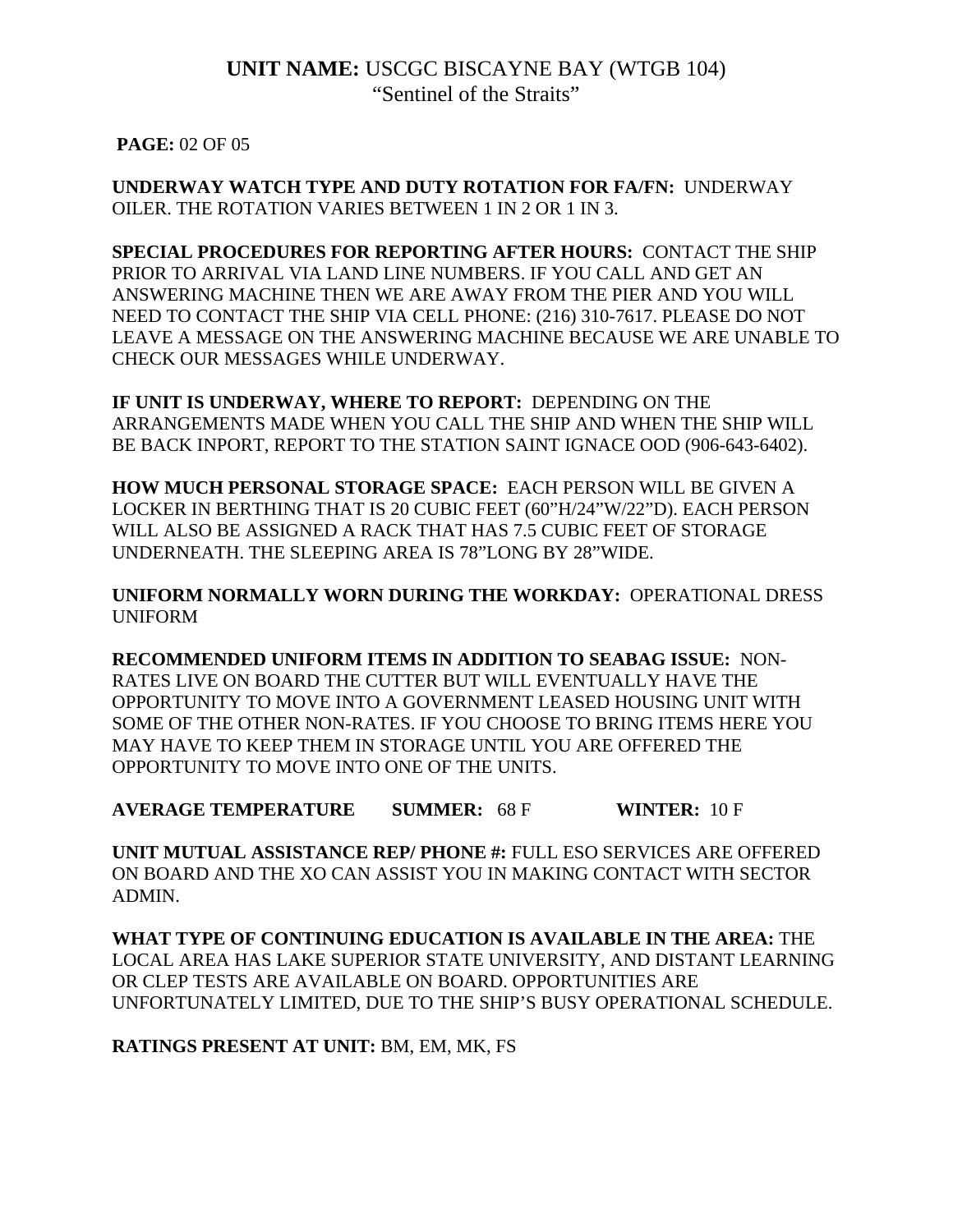### **PAGE:** 03 OF 05

**NAME OF NEAREST CITY AND DISTANCE:** CHEBOYGAN, MI & SAULT STE MARIE ARE THE TWO BIGGEST CITY IN THE AREA WITH A POPULATION OF LESS THAN 20,000. THE NEXT LARGEST WOULD BE TRAVERSE CITY WHICH IS APPROXIMATELY 100 MILES AWAY.

**NAME OF NEAREST MILITARY FACILITY AND DISTANCE:** AIR STATION TRAVERSE CITY

**LOCATION OF NEAREST EXCHANGE AND COMMISARY:** SECTOR SAULT STE MARIE HAS A SMALL EXCHANGE WITH LIMITED UNIFORM ITEMS, ELECTRONICS, AND SNACKS. AIR STATION TRAVERSE CITY HAS A LARGER EXCHANGE THAT OFFERS MORE UNIFORM ITEMS, CIVILIAN ATTIRE, ELECTRONICS, SOME GROCERIES ECT…

**RELIGIOUS DENOMINATIONS IN THE AREA:** CATHOLIC, PROTESTANT

**IF A CUTTER, COMMON DESTINATIONS OF DEPLOYMENTS:** LOCAL AOR CONSISTS OF ST. MARY'S RIVER AND THE STRAITS OF MACKINAC. HOWEVER, BISCAYNE BAY TYPICALLY SAILS ALL 5 GREAT LAKES REGULARLY.

### **AREA OF RESPONSIBILITY IF NOT A CUTTER:** N/A

**UNIFORM TO REPORT IN:** SDB BRAVO FROM 01 OCT TO 01 APR AND TROPICAL BLUE LONG FROM 01 APR TO 01 SEP.

**IF SPONSOR NOT AVAILIBLE, RECRUIT SHOULD ASK FOR:** XO

**ANY OTHER INFORMATION A NEWLY ARRIVING APPRENTICE NEEDS TO KNOW:** CALL AHEAD TO LET SPONSOR KNOW WHAT YOUR ORDERS SAY FOR REPORTING DATE. ESTABLISH A DEFINATE REPORTING DATE AND LOCATION WITH THE UNIT PRIOR TO DEPARTING FOR SAINT IGNACE.

### **ADDITIONAL INFORMATION:**

SOME ACTIVITIES TO DO IN THE LOCAL AREA ARE: SWIMMING, BOATING, WATER SKIING, SCUBA DIVING, ICE SKATING, SNOWMOBILING, HOCKEY, CROSS-COUNTRY AND DOWN HILL SKIING, BOWLING, PICNICKING, HIKING, CAMPING, HUNTING, FISHING. THERE IS A GOLF COURSE, INDOOR ICE RINK, NATIONAL FOREST, NUMEROUS WINTER AND SUMMER FESTIVALS AND VEGAS STYLE ENTERTAINMENT AVAILABLE AT THE KEWADIN CASINO.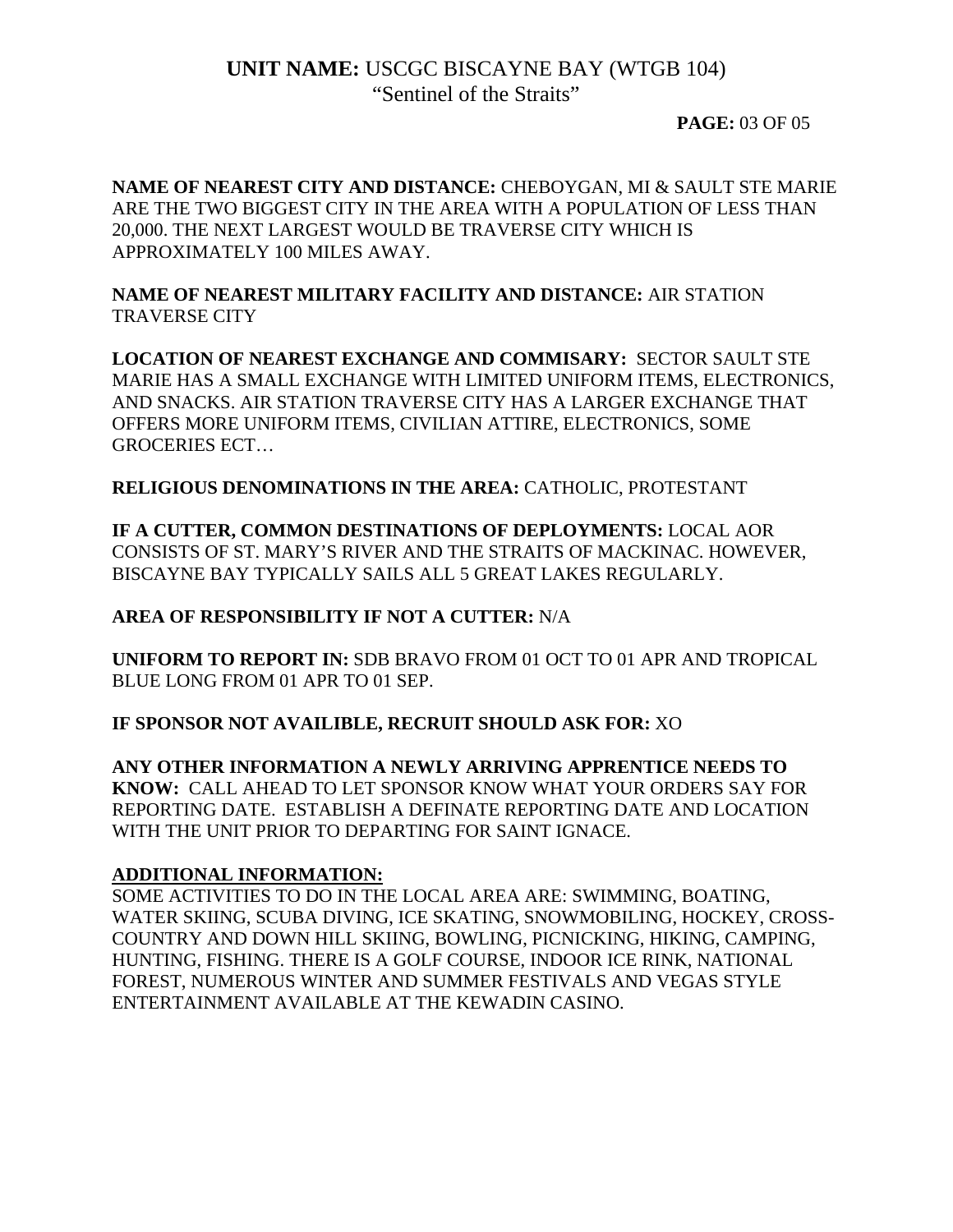**PAGE:** 04 OF 05

### **MEMBERS WITHOUT DEPENDENTS**

#### **IS MESSING AVAILABLE:** YES **QUARTERS AND OR BARRACKS AVAILABLE:** YES

### **COST OF AVERAGE TWO BEDROOM APARTMENT IN THE AREA: \$**650.00  **WITH OR WITHOUT UTILITIES:** WITHOUT

**RATE OF AUTO INSURANCE FOR TYPICAL 18-20 YR OLD:** \$250.00/MONTH

**IS UNACCOMPANIED PERSONNEL LEASED HOUSING AVAILABLE:** YES.

**WHERE WILL A SINGLE NON-RATE MORE THAN LIKELY LIVE:** ON BOARD THE CUTTER UNTIL OPPORTUNITY IS PRESENTED TO THEM TO MOVE INTO A GOVERNMENT LEASED APARTMENT.

**SHOULD MEMBER SUBMIT HOUSING APPLICATION TO HOUSING OFFICE:** NO **.**  IF MARRIED **(YES**), PLEASE LET SPONSOR KNOW, THEN WE CAN GET AN APPLICATION SUBMITTED.

**WHERE DO MOST PEOPLE BANK:** USAA, NAVY FEDERAL CREIDT UNOIN, FIRST NATIONAL BANK OF ST IGNACE

**IS THERE A CREDIT UNION IN THE AREA:** YES, U.P. STATE CREDIT UNION

**IS THERE A MALL IN THE AREA:** NO.

**HOW MANY STORES:** ALL STORES ARE LOCAL SHOPS. GROCERY, PHARMACY, WOMAN'S CLOTHING STORE, TOURIST SHOPS, JEWLERY STORE, PASTIE SHOPS.

### **MEMBERS WITH DEPENDENTS**

## **COST OF AVERAGE TWO BEDROOM APARTMENT IN THE AREA: \$**650.00  **WITH OR WITHOUT UTILITIES:** WITHOUT

**BAH RATE WITH DEPENDENT FOR AN E2: \$**804.00 **E3: \$**804.00

**IS LEASED HOUSING AVAILABLE:** NO

**IS GOVERNMENT OWNED HOUSING AVAILABLE:** YES